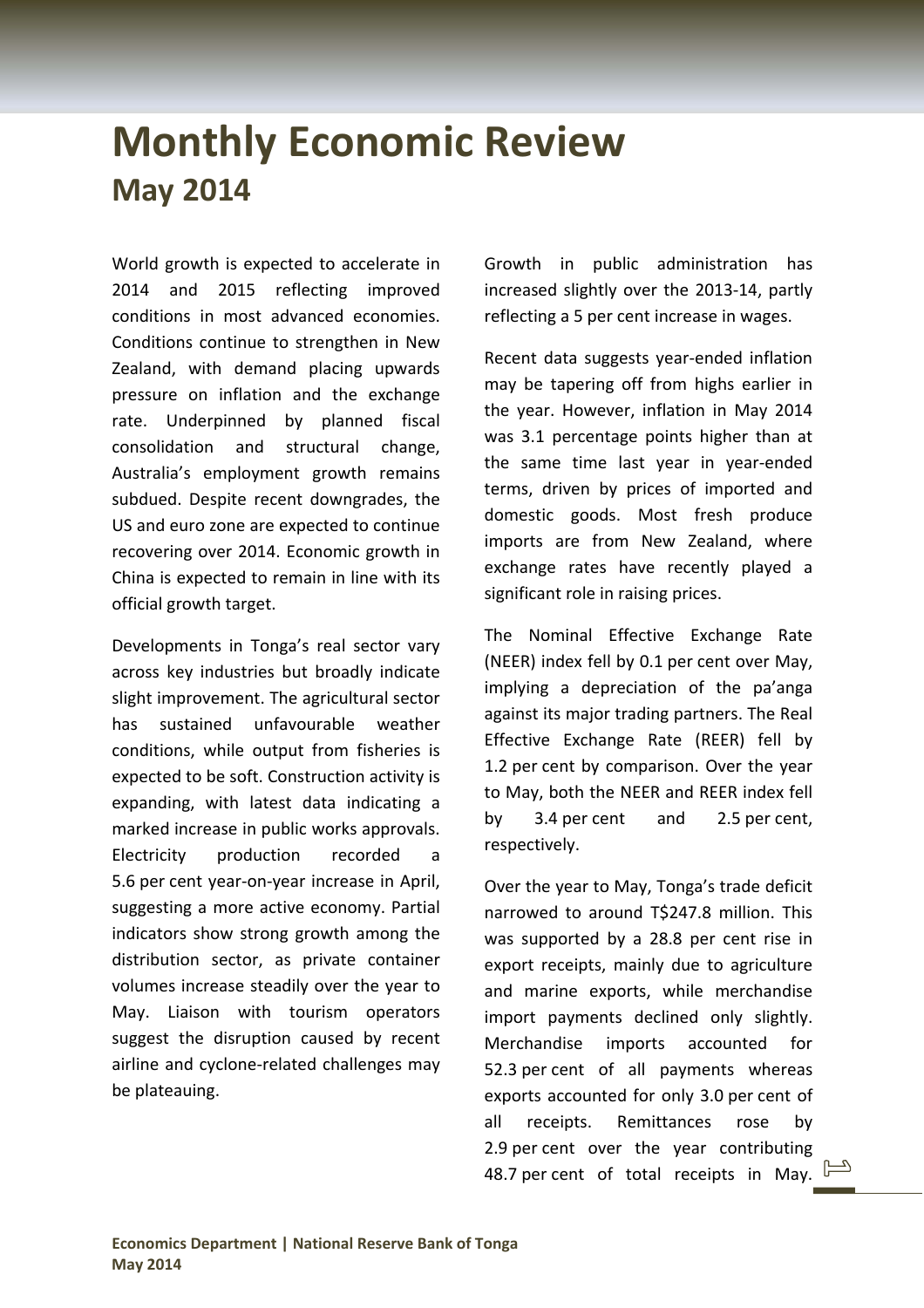Foreign reserves are currently around T\$266.8 million, covering 9.4 months of imports.

Over the year to May, broad money increased by 4.7 per cent, or 44 per cent of GDP. This was driven by a lift in net foreign assets (1.8 per cent) together with a rise in bank lending (10.9 per cent). Lending to households rose, more than offsetting a decline in lending to non-financial corporations. New commitments increased, driven by rises in both the household and business components, particularly those in the distribution sector. Deposit rates rose 9 basis points, while lending rates fell 89 basis points, producing the narrowest interest rate spread in at least 36 months. Liquidity fell by 4 per cent, due to an increase in import payments.

The draft Budget Statement for 2014‐15, anticipates a deficit of T\$13.8 million, equivalent to around 1.6 per cent of GDP. The deficit reflects increased capital expenditure, which is expected to rise by more than 450 per cent from 2013‐14. The deficit will be largely funded by grants and in‐kind payments from development partners. The remainder will be financed through an 8.9 per cent increase in public debt, of which external debt accounts for more than 90 per cent.

The government will undertake the first domestic bond borrowings since January 2010, facilitated by the National Reserve Bank of Tonga (NRBT). Given the high Exchange Settlement Account balances, the issuance of government bonds would

not have a material impact on banking sector liquidity.

Against the backdrop of a strengthening world economy, a partial recovery in Tonga's growth for 2013‐14 can be expected. Indicators suggest there is stability in the domestic economy following an extended period of unsettled conditions. Robust growth is emerging in the construction and distribution sectors, and tourism weakness appears to be bottoming out. The exchange rate exhibits persistent weakness against major trading partners', encouraging a more favourable trade balance, despite some supply‐side inflationary pressures. Foreign reserves remain dependably strong, affording more than 9 months' of imports. Bank customers are enjoying the narrowest interest rate spread in at least 2.5 years and increased competition in the sector. The 2014‐15 Budget reveals plans to stimulate economic growth through capital investment, partially funded by an 8.9 per cent increase in public debt.

Despite persistently higher prices over recent months, drivers of domestic inflation reflect insufficient supply, not increased demand. Further, foreign reserves have consistently exceeded the upper reference range by at least two times since December 2011. Consistent with this, is the recommendation to maintain the existing monetary policy setting. However, it would be prudent to closely monitor developments of further inflation rises over the near‐term.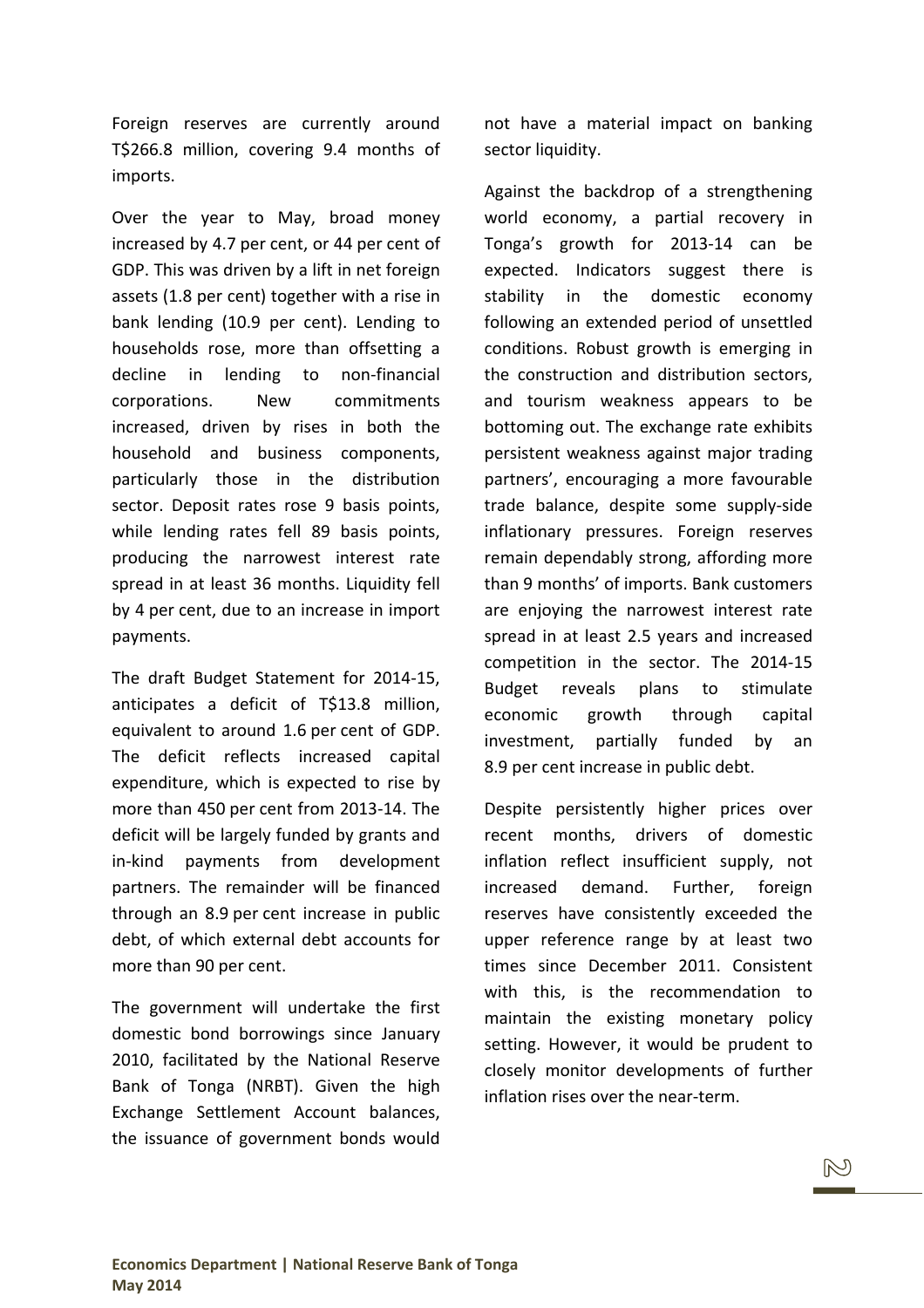#### **Attachment: Chart pack**











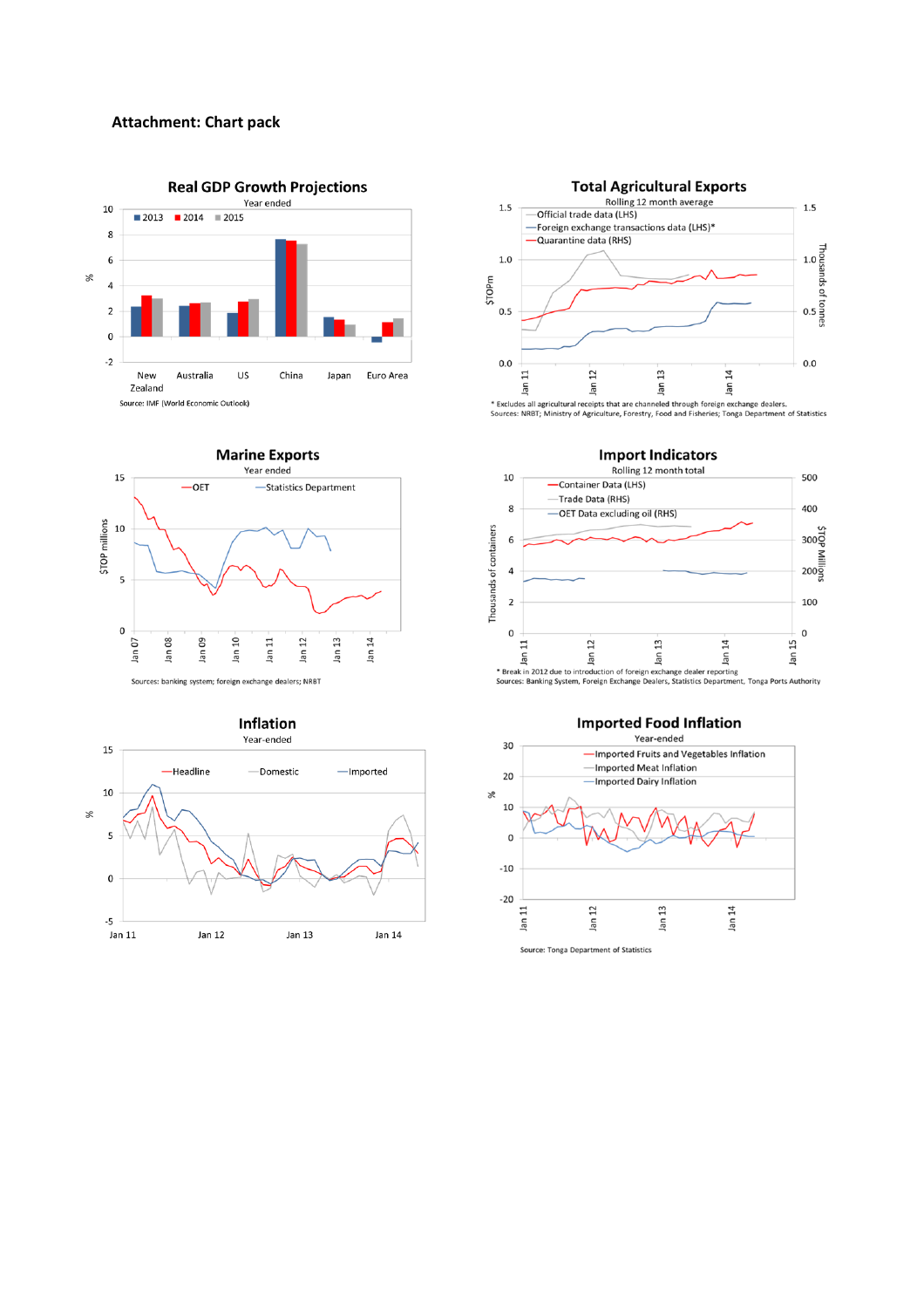

**Remittance Receipts** 



Sources: banking system; foreign exchange dealers; NRBT







**Nominal Travel Receipts** 



Lending Growth\*



### **Lending Rates**